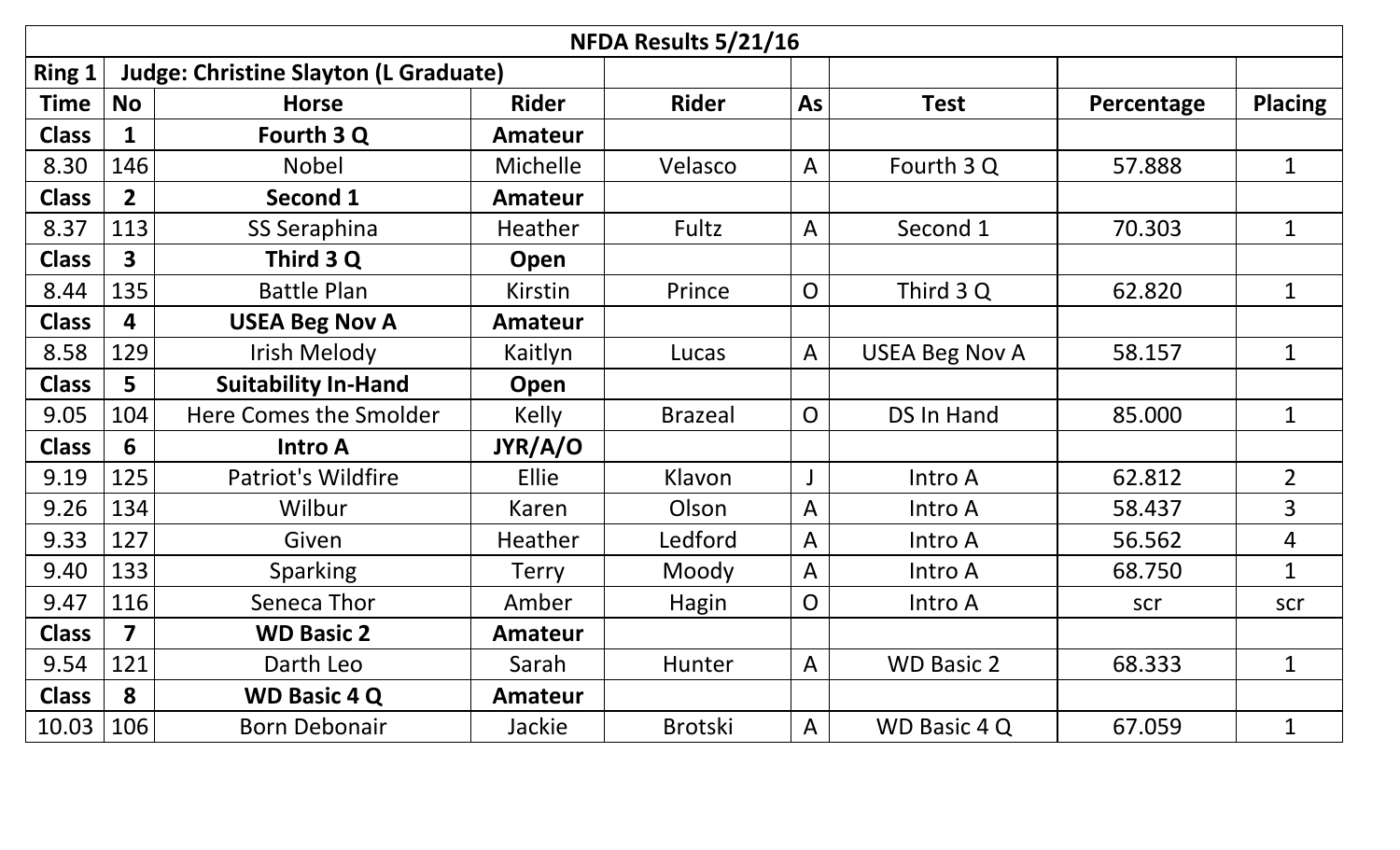| <b>Class</b> | 9   | <b>WD Intro 4</b>      | <b>Amateur</b> |                   |                |                      |        |                |
|--------------|-----|------------------------|----------------|-------------------|----------------|----------------------|--------|----------------|
| 10.12        | 120 | Han Cody               | Sarah          | Hunter            | $\overline{A}$ | WD Intro 4           | 62.758 | $\overline{2}$ |
| 10.21        | 114 | Major Styles H         | Ondina         | Gracia            | $\mathsf{A}$   | WD Intro 4 Q         | 57.586 | 3              |
| 10.30        | 119 | Sassy N Hollywood      | Kathleen       | Hollister         | $\mathsf{A}$   | WD Intro 4 Q         | 72.068 | $\mathbf 1$    |
| <b>Class</b> | 10  | <b>Training 3</b>      | <b>Amateur</b> |                   |                |                      |        |                |
| 8.51         | 145 | And A Nod              | <b>Barbara</b> | Turner            | $\overline{A}$ | Training 3 Q (ROT)   | 63.181 | 5              |
| 10.53        | 118 | <b>Texas</b>           | Karli          | <b>Hilyer</b>     | $\mathsf{A}$   | Training 3 Q         | 59.772 | $\overline{7}$ |
| 11.00        | 117 | Encore                 | Lou Ellen      | Hartley           | $\overline{A}$ | Training 3           | 55.909 | 8              |
| 11.07        | 142 | <b>Brown Bunny GSF</b> | JoAnn          | <b>Stewart</b>    | $\mathsf{A}$   | Training 3 Q         | 69.091 | $\mathbf{1}$   |
| 11.04        | 123 | Hotse T. Blackstone    | Lisa           | Kaatz             | $\overline{A}$ | <b>Training 3</b>    | 66.591 | $\overline{2}$ |
| 11.11        | 143 | Devin's Bad Boy        | Mary           | Termer            | $\mathsf{A}$   | <b>Training 3</b>    | 63.864 | $\overline{4}$ |
| 11.18        | 124 | Eden                   | Katie          | Kimball           | $\overline{A}$ | Training 3 Q         | 62.955 | 6              |
| 11.25        | 149 | <b>Black Jack</b>      | Denise         | Williams          | $\mathsf{A}$   | Training 3 Q         | 55.455 | 9              |
| 11.35        | 132 | Fortunate              | Dawn           | McLane            | $\overline{A}$ | Training 3 Q         | 66.136 | 3              |
| <b>Class</b> | 11  | <b>WD MF Level 1</b>   | Junior/YR      |                   |                |                      |        |                |
| 11.45        | 131 | Briga San              | Emily          | <b>McClamma</b>   |                | WD MF Level 1        | 66.500 | $\overline{2}$ |
| 12.05        | 122 | Rooster Clarksburn     | Jayci          | <b>Ihlenfeldt</b> |                | WD MF Level 1 Q      | 70.000 | $\mathbf{1}$   |
| <b>Class</b> | 12  | <b>WD MF Basic Q</b>   | Junior/YR      |                   |                |                      |        |                |
| 11.55        | 150 | <b>Freckles</b>        | Savannah       | Williams          |                | <b>WD MF Basic Q</b> | 62.941 | $\mathbf 1$    |
| <b>Class</b> | 13  | <b>Pas De Deux</b>     | JYR/Am         |                   |                |                      |        |                |
| 12.15        | 108 | Piedmont Herman        | Gardner        | Cook              | J              | Pas De Deux          | elim   | elim           |
|              | 109 | <b>Tulach Mhor Dew</b> | Kathee         | Cook              | $\mathsf{A}$   | Pas De Deux          | elim   | elim           |
| <b>Class</b> | 14  | <b>MF Intro</b>        | Junior/YR      |                   |                |                      |        |                |
| 12.25        | 125 | Patriot's Wildfire     | <b>Ellie</b>   | Klavon            |                | MF Intro             | 67.045 | $\mathbf{1}$   |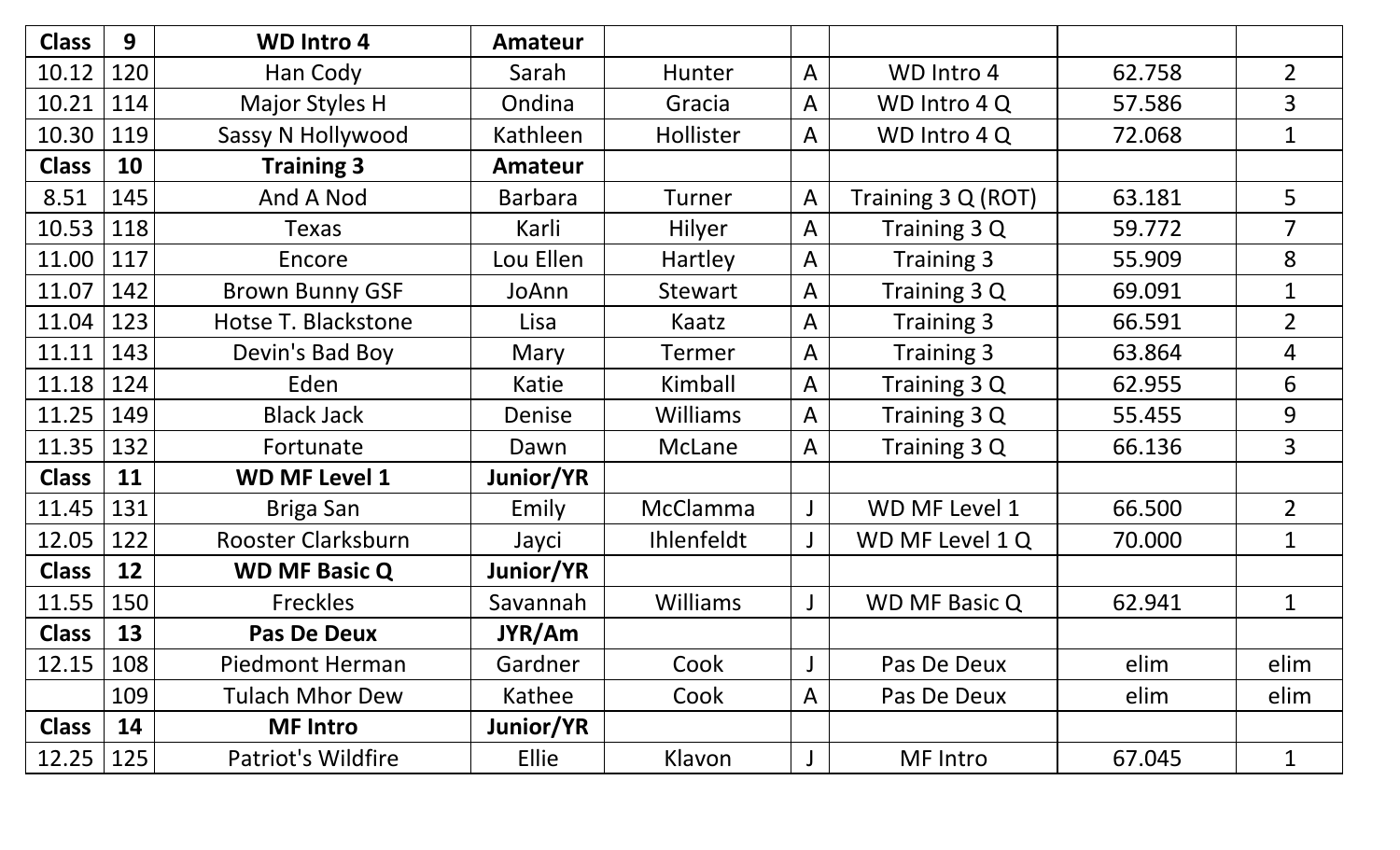| <b>Class</b> | 15  | <b>First 2 Century Ride</b> | <b>Amateur</b> |                   |                |                      |        |                |
|--------------|-----|-----------------------------|----------------|-------------------|----------------|----------------------|--------|----------------|
| 12.35        | 107 | Filibuster                  | Olwen          | <b>Busch</b>      | $\mathsf{A}$   | First 2 Century Ride | 62.968 | $\mathbf{1}$   |
| <b>Class</b> | 16  | <b>WD 2-1</b>               | <b>Amateur</b> |                   |                |                      |        |                |
| 1.45         | 103 | Aponte                      | <b>Barbara</b> | Party at the Ritz | $\mathsf{A}$   | <b>WD 2-1</b>        | 67.800 | $\mathbf{1}$   |
| <b>Class</b> | 17  | Intro B                     | Junior/YR      |                   |                |                      |        |                |
| 1.54         | 111 | Aeterna Stella              | Kakki          | Fant              | J              | Intro B Q            | 65.625 | $\overline{2}$ |
| 2.01         | 125 | <b>Patriot's Wildfire</b>   | Ellie          | Klavon            | $\bigcup$      | Intro B Q            | 65.625 | $\overline{3}$ |
| 2.08         | 140 | <b>Momma's Harley</b>       | China          | Sneed             |                | Intro B Q            | 60.937 | 4              |
| 2.15         | 126 | Ante                        | Caroline       | Ledford           | $\mathsf J$    | Intro B              | 67.500 | $\mathbf{1}$   |
| <b>Class</b> | 18  | <b>WD 1-4 Q</b>             | Junior/YR      |                   |                |                      |        |                |
| 2.22         | 131 | Briga San                   | Emily          | McClamma          | J              | <b>WD 1-4 Q</b>      | 68.444 | $\mathbf{1}$   |
| <b>Class</b> | 19  | <b>WD Basic 4 Q</b>         | Junior/YR      |                   |                |                      |        |                |
| 2.29         | 122 | Rooster Clarksburn          | Jayci          | <b>Ihlenfeldt</b> | $\mathsf J$    | WD Basic 4 Q         | 68.676 | $\mathbf{1}$   |
| 2.36         | 150 | Freckles                    | Savannah       | <b>Williams</b>   | $\mathsf J$    | WD Basic 4 Q         | 66.029 | $\overline{2}$ |
| <b>Class</b> | 20  | Training 3 Q                | Open           |                   |                |                      |        |                |
| 2.43         | 115 | John Chevalier              | Amber          | Hagin             | $\mathsf{O}$   | Training 3 Q         | scr    | scr            |
| 2.50         | 138 | Dem Alabastro               | Adriana        | Smith             | $\overline{O}$ | Training 3 Q         | 70.227 | $\mathbf{1}$   |
| <b>Class</b> | 21  | First 1                     | A/JYR          |                   |                |                      |        |                |
| 2.57         | 136 | Donna Gracia                | Linda          | Scott             | $\mathsf{A}$   | First 1              | scr    | scr            |
| 3.04         | 105 | <b>Hermione</b>             | Shelby         | <b>Brazeal</b>    | $\bigcup$      | First 1              | 66.666 | $\mathbf{1}$   |
| 3.11         | 148 | Skip's Easy Joe             | Annemarie      | Walsh             | J              | First 1              | 59.074 | $\overline{2}$ |
|              |     |                             |                |                   |                |                      |        |                |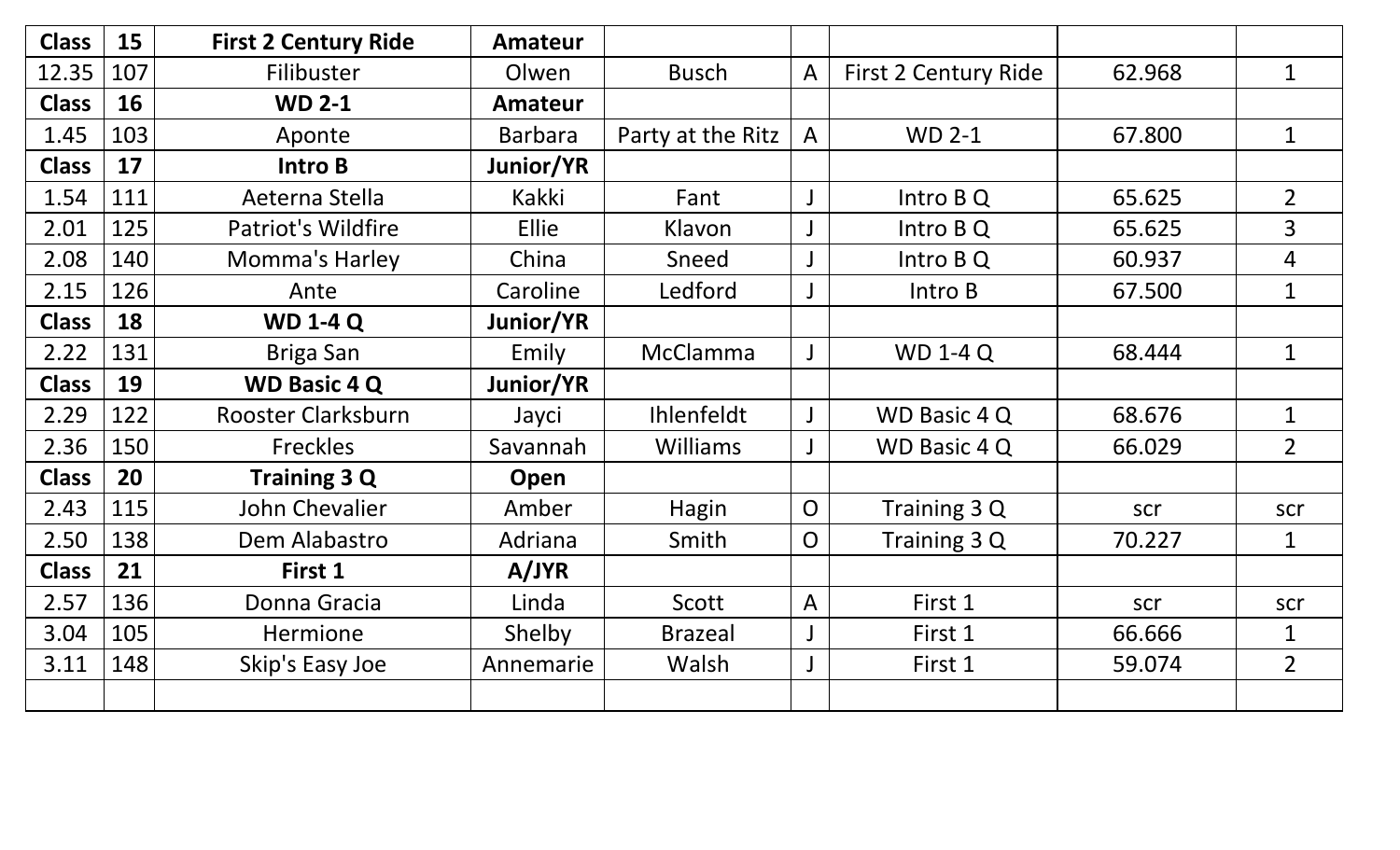| Ring 2       |           | Judge: Judy Downer (R)   |                  |                   |                |                       |        |                |
|--------------|-----------|--------------------------|------------------|-------------------|----------------|-----------------------|--------|----------------|
| Time         | <b>No</b> | Horse                    | Rider            | Rider             | As             | <b>Test</b>           |        |                |
| <b>Class</b> | 22        | <b>WD Intro 3</b>        | JYR/Am           |                   |                |                       |        |                |
| 8.30         | 120       | Han Cody                 | Sarah            | Hunter            | $\mathsf{A}$   | WD Intro 3            | 59.375 | $\overline{2}$ |
| 8.39         | 119       | <b>Sassy N Hollywood</b> | Kathleen         | Hollister         | $\mathsf{A}$   | WD Intro 3            | 66.041 | $\mathbf{1}$   |
| 8.48         | 114       | Major Styles H           | Ondina           | Gracia            | $\mathsf{A}$   | WD Intro 3            | 56.458 | 3              |
| 8.57         | 128       | <b>Buddy</b>             | Mackenzie        | Lovely            |                | WD Intro 3            | 48.541 | $\overline{4}$ |
| <b>Class</b> | 23        | <b>Walk</b>              | Open             |                   |                |                       |        |                |
| 9.06         | 116       | Seneca Thor              | Amber            | Hagin             | $\overline{O}$ | Walk                  | scr    | scr            |
| <b>Class</b> | 24        | <b>WD 1-3</b>            | Junior/YR        |                   |                |                       |        |                |
| 9.15         | 131       | Briga San                | Emily            | <b>McClamma</b>   |                | <b>WD 1-3</b>         | 66.447 | $\mathbf{1}$   |
| <b>Class</b> | 25        | <b>WD Basic 1</b>        | <b>Junior/YR</b> |                   |                |                       |        |                |
| 9.24         | 122       | Rooster Clarksburn       | Jayci            | <b>Ihlenfeldt</b> |                | <b>WD Basic 1</b>     | 62.096 | $\mathbf{1}$   |
| 9.33         | 150       | <b>Freckles</b>          | Savannah         | <b>Williams</b>   |                | <b>WD Basic 1</b>     | 60.645 | $\overline{2}$ |
| <b>Class</b> | 26        | Second 3 Q               | JYR/Am           |                   |                |                       |        |                |
| 9.42         | 101       | Sambuca                  | Karin            | Andra             | $\overline{A}$ | Second 3 Q            | 62.804 | $\overline{2}$ |
| 9.49         | 147       | Filibuster               | Annemarie        | Walsh             |                | Second 3              | 52.926 | $\overline{3}$ |
| 9.56         | 113       | SS Seraphina             | <b>Heather</b>   | Fultz             | $\mathsf{A}$   | Second 3 Q            | 70.975 | $\mathbf{1}$   |
| <b>Class</b> | 27        | <b>USEA Beg Nov B</b>    | <b>Amateur</b>   |                   |                |                       |        |                |
| 10.03        | 129       | <b>Irish Melody</b>      | Kaitlyn          | Lucas             | $\mathsf{A}$   | <b>USEA Beg Nov B</b> | elim   | elim           |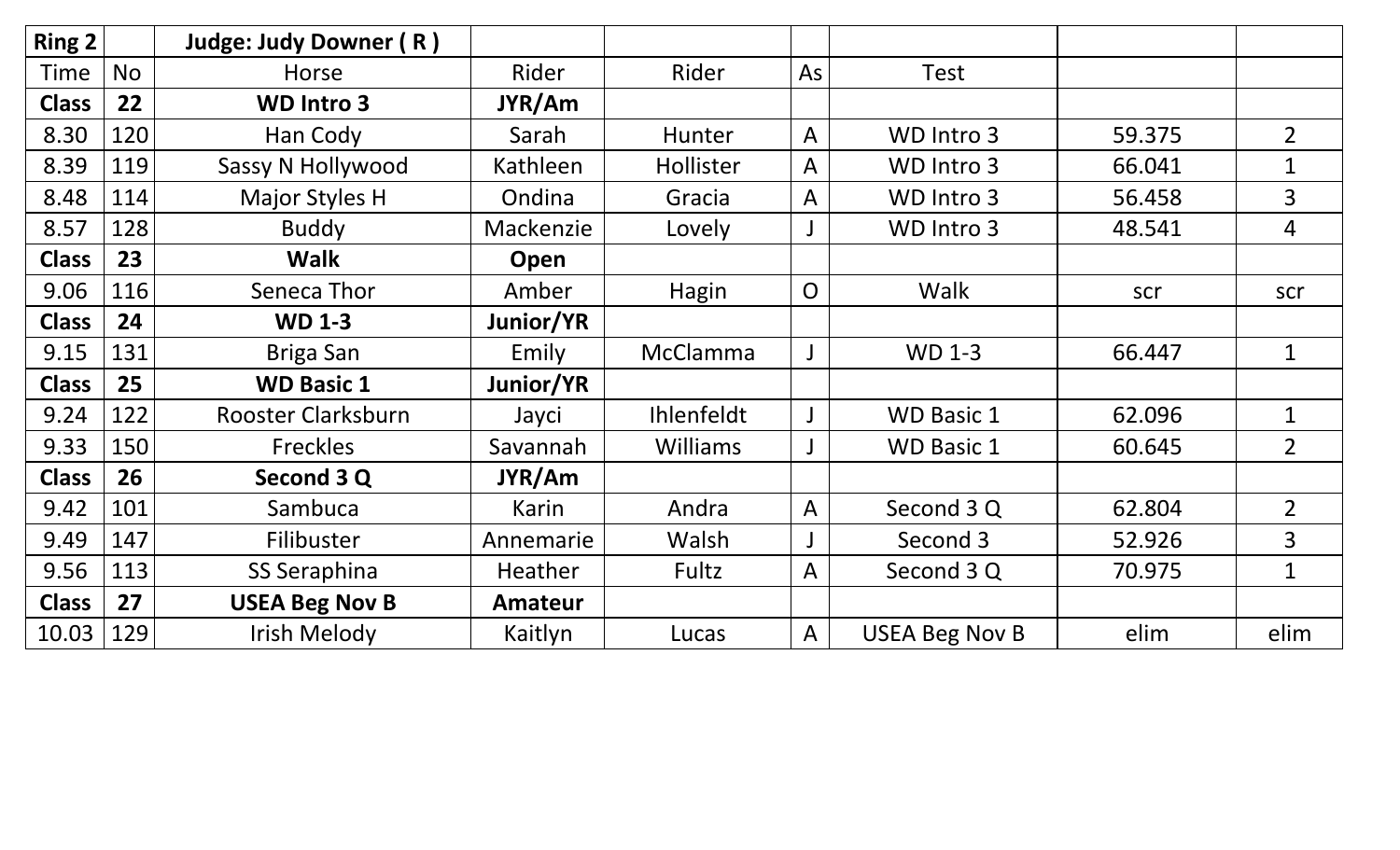| <b>Class</b> | 28  | <b>Intro B</b>                 | Amateur        |                |                |                   |        |                |
|--------------|-----|--------------------------------|----------------|----------------|----------------|-------------------|--------|----------------|
| 10.10        | 141 | Sophia                         | <b>Diana</b>   | <b>Stevens</b> | $\overline{A}$ | Intro B Q         | 60.937 | $\overline{3}$ |
| 10.17        | 130 | <b>Rivermont's Hidengoseek</b> | <b>Terry</b>   | Martin         | A              | Intro B Q         | scr    | scr            |
| 10.45        | 144 | Leon                           | Mary           | <b>Teter</b>   | A              | Intro B Q         | 61.875 | $\overline{2}$ |
| 10.52        | 127 | Given                          | Heather        | Ledford        | $\mathsf{A}$   | Intro B           | 49.688 | 5              |
| 10.59        | 133 | <b>Sparking</b>                | <b>Terry</b>   | Moody          | A              | Intro B Q         | 68.438 | $\mathbf{1}$   |
| 11.06        | 112 | War Horse                      | Wendy          | Fuerstenberger | A              | Intro B Q         | w/d    | w/d            |
| 11.13        | 110 | Dem Alabastro                  | Pat            | Elder          | A              | Intro B Q         | 58.437 | 4              |
| <b>Class</b> | 29  | <b>WD Basic 1</b>              | <b>Amateur</b> |                |                |                   |        |                |
| 11.20        | 121 | Darth Leo                      | Sarah          | <b>Hunter</b>  | $\overline{A}$ | <b>WD Basic 1</b> | 62.419 | $\mathbf{1}$   |
| 11.29        | 106 | <b>Born Debonair</b>           | <b>Jackie</b>  | <b>Brotski</b> | A              | <b>WD Basic 1</b> | 61.290 | $\overline{2}$ |
| <b>Class</b> | 30  | <b>Training 1</b>              | Open           |                |                |                   |        |                |
| 12.45        | 115 | John Chevalier                 | Amber          | Hagin          | $\mathsf{O}$   | Training 1        | scr    | scr            |
| 12.52        | 139 | Sophia                         | Adriana        | Smith          | $\overline{O}$ | Training 1        | scr    | scr            |
| <b>Class</b> | 31  | <b>Training 1</b>              | <b>Amateur</b> |                |                |                   |        |                |
| 12.59        | 137 | <b>Summer's Catch</b>          | Jayne          | <b>Shults</b>  | A              | Training 1        | 62.173 | $\overline{2}$ |
| 1.13         | 124 | Eden                           | Katie          | Kimball        | A              | Training 1        | 66.086 | $\mathbf{1}$   |
| 1.20         | 144 | Leon                           | Mary           | <b>Teter</b>   | $\overline{A}$ | Training 1        | 56.521 | $\overline{3}$ |
| 1.34         | 109 | <b>Tulach Mhor Dew</b>         | Kathee         | Cook           | A              | Training 1        | scr    | scr            |
| <b>Class</b> | 32  | <b>Training 1</b>              | Junior/YR      |                |                |                   |        |                |
| 1.06         | 126 | Ante                           | Caroline       | Ledford        |                | Training 1        | 55.625 | $\mathbf{1}$   |
| 1.27         | 108 | <b>Piedmont Herman</b>         | Gardner        | Cook           |                | Training 1        | scr    | scr            |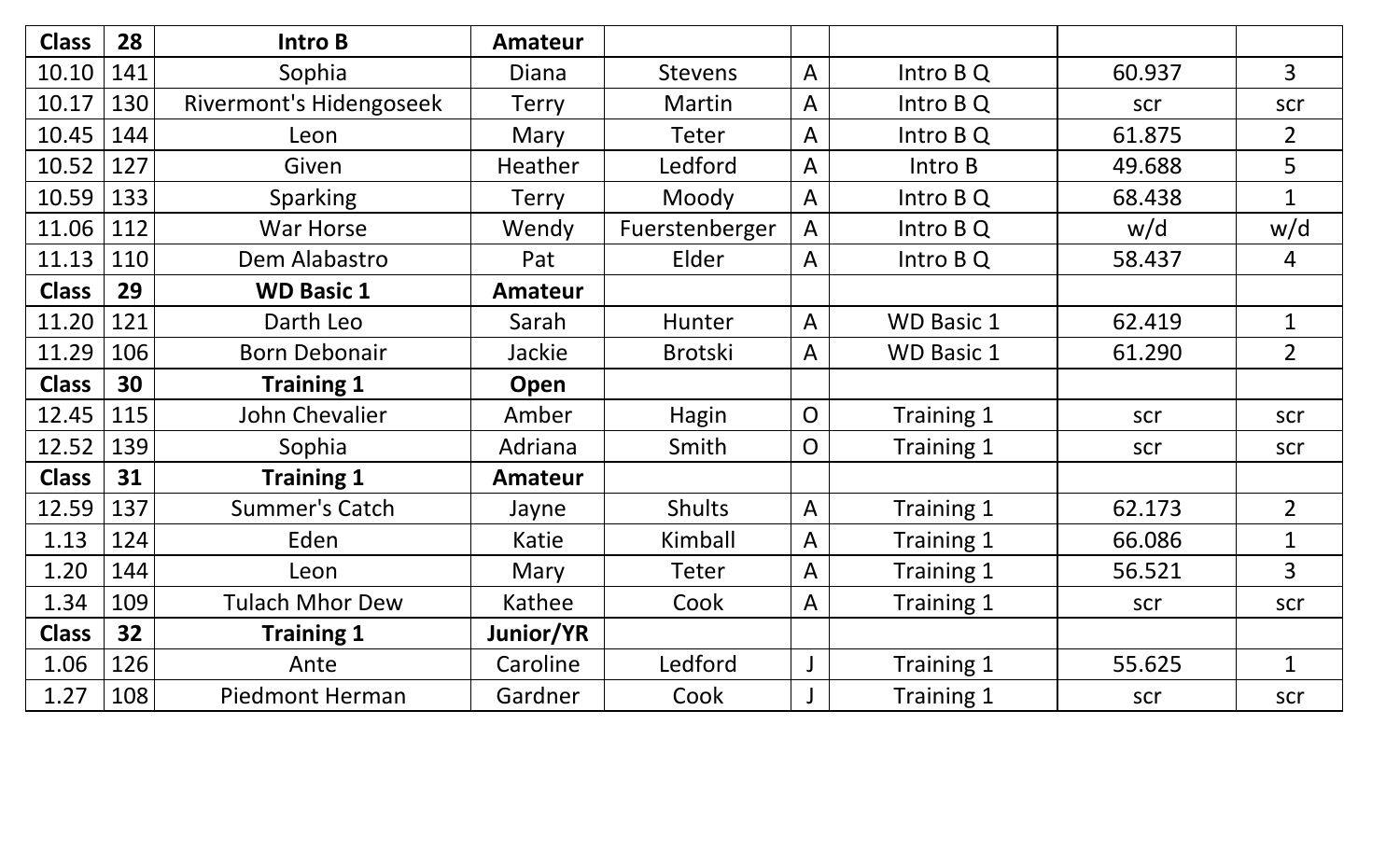| <b>Class</b> | 33  | First 3                | Am/Open        |                   |                         |                   |        |                |
|--------------|-----|------------------------|----------------|-------------------|-------------------------|-------------------|--------|----------------|
| 1.41         | 136 | Donna Gracia           | Linda          | Scott             | $\mathsf{A}$            | First 3 Q         | 62.088 | $\mathbf{1}$   |
| 1.48         | 143 | Devin's Bad Boy        | Mary           | <b>Termer</b>     | $\overline{A}$          | First 3           | 61.471 | $\overline{2}$ |
| 1.55         | 115 | John Chevalier         | Amber          | Hagin             | $\overline{O}$          | First 3 Q         | scr    | scr            |
| <b>Class</b> | 34  | First 2                | JYR/Am         |                   |                         |                   |        |                |
| 2.02         | 142 | <b>Brown Bunny GSF</b> | JoAnn          | <b>Stewart</b>    | $\overline{A}$          | First 2           | 65.937 | $\mathbf{1}$   |
| 2.09         | 105 | Hermione               | Shelby         | <b>Brazeal</b>    |                         | First 2           | 62.812 | $\overline{2}$ |
| 2.16         | 148 | Skip's Easy Joe        | Annemarie      | Walsh             |                         | First 2           | 55.000 | $\overline{3}$ |
| <b>Class</b> | 35  | <b>Training 2</b>      | <b>Amateur</b> |                   |                         |                   |        |                |
| 10.38        | 132 | Fortunate              | Dawn           | McLane            | $\mathsf{A}$            | Training 2 (ROT)  | 60.961 | $\overline{2}$ |
| 2.37         | 137 | <b>Summer's Catch</b>  | Jayne          | <b>Shults</b>     | A                       | Training 2        | 61.923 | $\mathbf{1}$   |
| 2.44         | 123 | Hotse T. Blackstone    | Lisa           | Kaatz             | $\mathsf{A}$            | <b>Training 2</b> | 59.230 | $\overline{3}$ |
| 2.51         | 117 | Encore                 | Lou Ellen      | Hartley           | $\overline{A}$          | <b>Training 2</b> | 57.307 | 4              |
| 2.58         | 149 | <b>Black Jack</b>      | Denise         | <b>Williams</b>   | $\overline{A}$          | <b>Training 2</b> | 55.192 | 5              |
| <b>Class</b> | 36  | <b>Intro C</b>         | JYR/Am         |                   |                         |                   |        |                |
| 3.05         | 118 | <b>Texas</b>           | Karli          | Hilyer            | $\overline{\mathsf{A}}$ | Intro C           | 62.500 | $\overline{2}$ |
| 3.12         | 111 | Aeterna Stella         | Kakki          | Fant              |                         | Intro C           | 63.750 | $\mathbf 1$    |
| <b>Class</b> | 37  | <b>WD 2-2</b>          | <b>Amateur</b> |                   |                         |                   |        |                |
| 3.19         | 103 | Aponte                 | <b>Barbara</b> | Party at the Ritz | $\mathsf{A}$            | <b>WD 2-2</b>     | 65.465 | $\mathbf{1}$   |